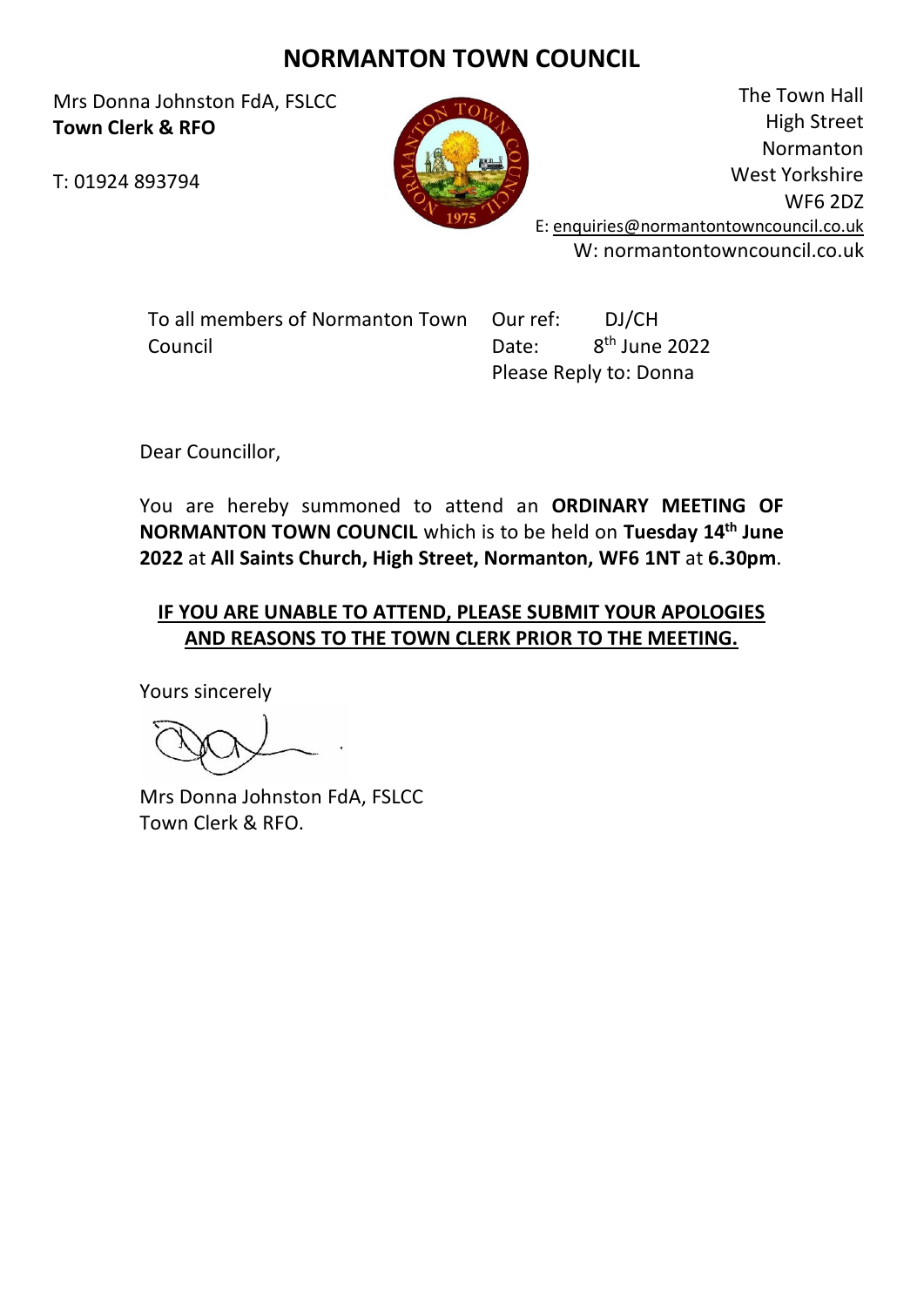## **Meeting of Normanton Town Council**

Tuesday 14<sup>th</sup> June 2022 at 6.30pm at All Saints Church

## **AGENDA**

| 025. | <b>Mayors Announcements</b>                                                                                                  |              |
|------|------------------------------------------------------------------------------------------------------------------------------|--------------|
|      | To receive any announcements that the Mayor may wish                                                                         |              |
|      | to make (for information only).                                                                                              |              |
|      |                                                                                                                              |              |
|      | The Mayors Chaplain will lead the Council in prayers.                                                                        |              |
| 026. | <b>Apologies for Absence</b>                                                                                                 |              |
|      | To receive apologies for absence.                                                                                            |              |
| 027. | <b>Declarations of Interest</b>                                                                                              |              |
|      | To receive any declarations of interest not already                                                                          |              |
|      | declared under the Council's Code of Conduct or                                                                              |              |
|      | members Register of Disclosable Pecuniary Interests.                                                                         |              |
| 028. | <b>Members of the Public</b>                                                                                                 |              |
|      | To receive questions and comments from members of                                                                            |              |
|      | the public.                                                                                                                  |              |
|      |                                                                                                                              |              |
|      | (Session limited to 3 minutes per person and 15 minutes overall)                                                             |              |
| 029. | <b>Minutes</b>                                                                                                               | <b>ENCA</b>  |
|      | <b>Annual Meeting of Council</b>                                                                                             |              |
|      | To receive and sign the minutes of the annual meeting of<br>Normanton Town Council held on Tuesday 10 <sup>th</sup> May 2022 |              |
|      | (Minute Numbers 001-024; Pages 1-10) and approve the                                                                         |              |
|      | contents contained therein.                                                                                                  |              |
|      |                                                                                                                              |              |
|      | <b>Finance Committee</b>                                                                                                     | <b>ENCB</b>  |
|      | To receive the minutes of a meeting of the Finance                                                                           |              |
|      | Committee held on Tuesday 7 <sup>th</sup> June 2022 (Minute                                                                  |              |
|      | Numbers 001 - 11; Pages 1-3).                                                                                                |              |
| 030. | Correspondence                                                                                                               |              |
|      | To receive any correspondence - for information only                                                                         |              |
|      | (unless otherwise stated).                                                                                                   |              |
|      |                                                                                                                              |              |
|      | i)<br>Email from District Councillor J Hepworth with                                                                         | <b>ENC C</b> |
|      | answers to questions raised about traffic                                                                                    |              |
|      | assessments for new developments.                                                                                            |              |
| 031. | <b>Reports from District Councillors</b>                                                                                     |              |
|      | To receive verbal reports from District Councillors on                                                                       |              |
|      | matters impacting on Normanton and Altofts.                                                                                  |              |
|      |                                                                                                                              |              |
|      |                                                                                                                              |              |